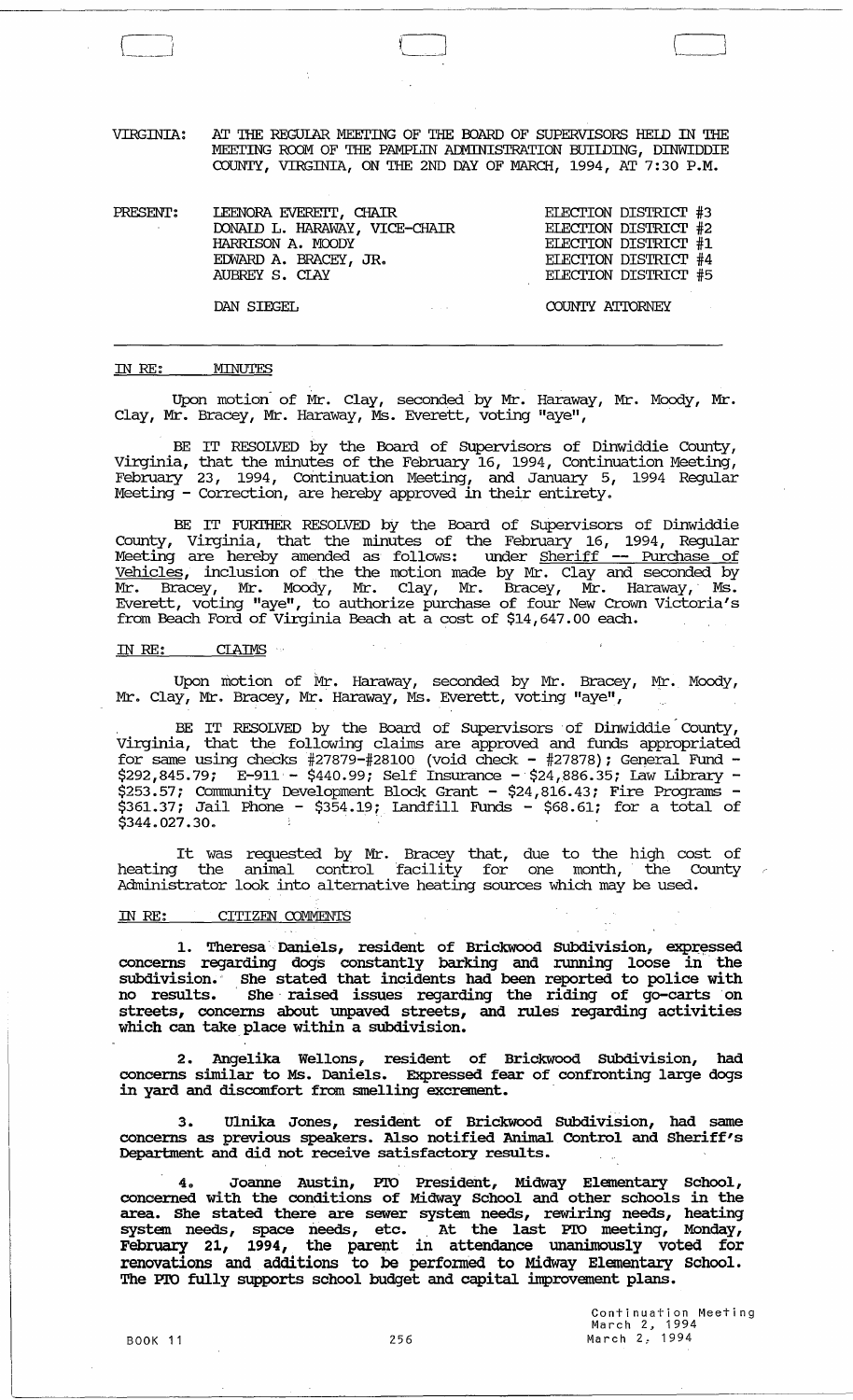5. Karen Leech, PTO Council member, stated that petitions supporting the school budget and capital improvement plans are currently being circulated. She stated the Council would forward figures concerning the petitions to the Board as soon as they have been compiled.

6. Kay Winn, asked if there were any amendments to the Executive Session Agenda for March 2, 1994, or February 16, 1994. Ms. Winn questioned policy concerning public hearings. Also expressed concem over stray dogs on her property. She stated that there was a Section of the code which prohibited allowing dogs fran running at large. She asked why on February 16, 1994, Livestock Claim reported by Mr. Beville, there was a deletion of her question, and Mr. Beville's answer, regarding a person's rights and requested that her question and Mr. Beville's response be added to the record because it was specifically important to her. She asked if the Chair wanted her comnents to be a part of the minutes. She was directed to make her request to the County Administrator and County Attorney. She asked for a written record of Mr. Beville's She asked for a written record of Mr. recommendation to her.

## IN RE: AMENDMENTS TO THE AGENDA

 $\frac{1}{2} \frac{1}{2} \frac{1}{2} \frac{1}{2} \frac{1}{2} \frac{1}{2} \frac{1}{2} \frac{1}{2} \frac{1}{2} \frac{1}{2} \frac{1}{2} \frac{1}{2} \frac{1}{2} \frac{1}{2} \frac{1}{2} \frac{1}{2} \frac{1}{2} \frac{1}{2} \frac{1}{2} \frac{1}{2} \frac{1}{2} \frac{1}{2} \frac{1}{2} \frac{1}{2} \frac{1}{2} \frac{1}{2} \frac{1}{2} \frac{1}{2} \frac{1}{2} \frac{1}{2} \frac{1}{2} \frac{$ 

Upon motion of Mr. Moody, seconded by Mr. Clay, Mr. Moody, Mr. Clay, Mr. Bracey, Mr. Haraway, Ms. Everett, voting "aye", the following amendments were approved.

Defer: 10. communication System study and Design to March 16, 1994 Regular Meeting; Add: 11. Preparation of Escrow Agreement, County Attorney; 12. Ratifying Termination of Purchase Option on Hill Property; 13. renumbering remaining agenda.

IN RE: PUBLIC HEARING -- ISTEA GRANT INTERMODAL SURFACE **TRANSPORTATION** 

EFFICIENCY ACT -- ROUTE OF LEE"S REIREAT

This being the time and place as advertised in the Monitor Newspaper on February 16, 1994 and February 23, 1994, for the Board of Supervisors to solicit comments regarding a grant application being submitted for Intennodal Surface Transportation Efficiency Act (ISTEA) , funds from the Department of Transportation. Ms. Ralph stated that in order -to go forward and be eligible for the second phase of the project another grant application must be submitted. She stated that nothing about the grant has changed. Another public hearing is needed in order to meet grant requirements.

Mrs. Everett opened the hearing for public comment for or against the grant application.

There were no comments for or against the application.

There were no comments from the Board members.

Upon motion of Mr. Bracey, seconded by Mr. Haraway, Mr. Moody, Mr. Clay, Mr. Bracey, Mr. Haraway, Ms. Everett, voting "aye", the following resolution was adopted:

WHEREAS, in accordance with the Commonwealth Transportation Board construction allocation procedures, it is necessary that a request be received from the local government or state agency in order that the Virginia Department of Transportation program an enhancement project in the seven county area of Southside Virginia, including the Counties of Amelia, Appomattox, Buckingham, CUmberland, Dinwiddie, Nottoway, and Prince Edward.

NOW THEREFORE BE IT RESOLVED THAT THE BOARD OF SUPERVISORS OF DINWIDDIE COUNTY, VIRGINIA requests the Commonwealth Board to establish a project of a Driving Tour of the R..etreat; and - Transportation Route of Lee's

BE IT FURIHER RESOLVED, that the Board of supervisors of the County of Dinwiddie hereby agrees to pay 20 percent of the total costs of \$38,265, not to exceed \$8,000, for planning and design, right of way, and construction of this project, and that, if the County of Dinwiddie subsequently elects to cancel this project, the County of Dinwiddie hereby agrees to reimburse the Virginia Department of Transportation for

 $\sim$   $\sim$   $\sim$   $\sim$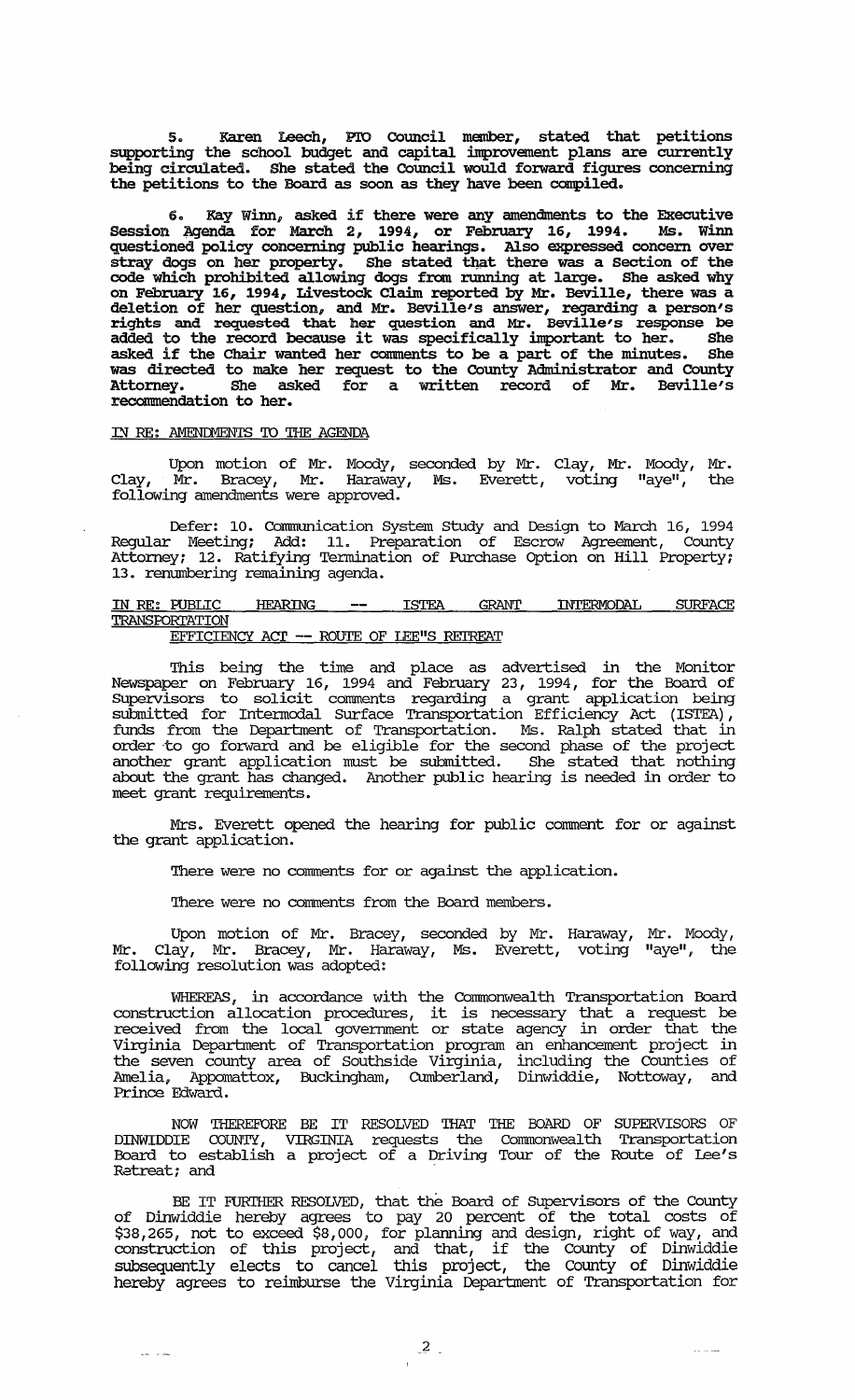the total amount of the costs expended by the Department through the date the Department is notified of such cancellation.

 $\bigl($ 

# This resolution shall be effective immediately.

## IN *RE:* lAKE CHESDIN BOAT lANDING CONTRAcr

s ge  $\sim$ 

Upon motion by Mr. Bracey, seconded by Mr. Clay, Mr. Moody, Mr. Clay, Mr. Bracey, Mr. Haraway, Ms. Everett, voting "aye".

BE IT RESOLVED, By the Board of Supervisor of Dinwiddie County, Virginia, that the three year contract made between the County of Dinwiddie.and Frank C. Blaha Jr., to maintain the public boat ramp, parking and related facilities on the Commission land known as the Lake Chesdin Boat landing, be renewed with the same provisions as stated in the original contract.

## IN *RE:* PREPARATION OF ESCROW AGREEMENT

Upon motion by Mr. Clay, seconded by Mr. Bracey, Mr. Moody, Mr • Clay, Mr. Bracey, Mr. Haraway, Ms. Everett, voting "aye".

BE IT RESOLVED, that the Board of Supervisors of Dinwiddie County hereby authorizes and directs the County Attorney to prepare an Escrow Agreement between Dinwiddie county and Virginia Bio-Fuels corporation relating to the transfer of funds from the Equipment Financing for Virginia Bio-Fuels Corporation and from' the Building Financing for Dinwiddie County and the conditions for disbursement of such funds to be held in escrow by the County Attorney for benefit of the County.

RESOLVED FURIHER, that the County Administrator, the Chair of the Board of Supervisors and the Vice Chair of the Board of Supervisors are each authorized to sign such Escrow agreement on behalf of the County.

#### IN *RE:* RATIFYING THE TERMINATION OF HJRCHASE OPI'ION HILL PROPERI'Y

Upon motion by Mr. Clay and seconded by Mr. Bracey, Mr. Moody, Mr. Clay, Mr. Bracey, Mr. Haraway, Ms. Everett, voting "aye" .

BE IT RESOLVED, that the Board of SUpervisors of Dinwiddie County do hereby ratify the action of County Administrator, Charles W. Burgess, Jr., in tenninating contract agreement with Jon B. Hill in reference to the purchase of the Fann Credit Mall and adjacent acreage for the new Courthouse site.

# IN RE: COUNTY ADMINISTRATOR COMMENTS

The County Administrator had the following comnents:

1. In reference to the Budget, workshops for Board members to meet with the Department Heads have been scheduled for March 17, 1994 beginning at 8:00 a.m. '

#### IN *RE:* BOARD MEMBER COMMENTS

Mr. Bracey commented that the issues raised about the dogs being a nuisance in Brickwood Subdivision was one which needed to be attended to as soon as possible by the . Animal Control Office and the Sheriff's Dept. The results should be reported back to the Board at its next meeting. Mr. Bracey wanted the report to include the number of dogs in the area and whether someone is operating a kennel.

Ms. Everett stated that she would like the Board of Supervisors to pursue the idea of proposing an Ordinance to limit the number of dogs per parado dhe haca of proposing an oralismos os filmino dhe hambor of asgripor contact the Animal Control Officer' and see about getting a report of the Brickwood Subdivision situation. Ms. Everett also asked that March 6, 1994 be proclaimed Undine Smith Moore Day in recognition of her unique contributions to the region ..

Upon motion by Mr. Bracey, seconded by Mr. Haraway, Mr. Moody, Mr. Clay, Mr. Bracey, Mr. Haraway, Ms. Everett voting "aye".

,

BOOK 11 257 March 2, 1994